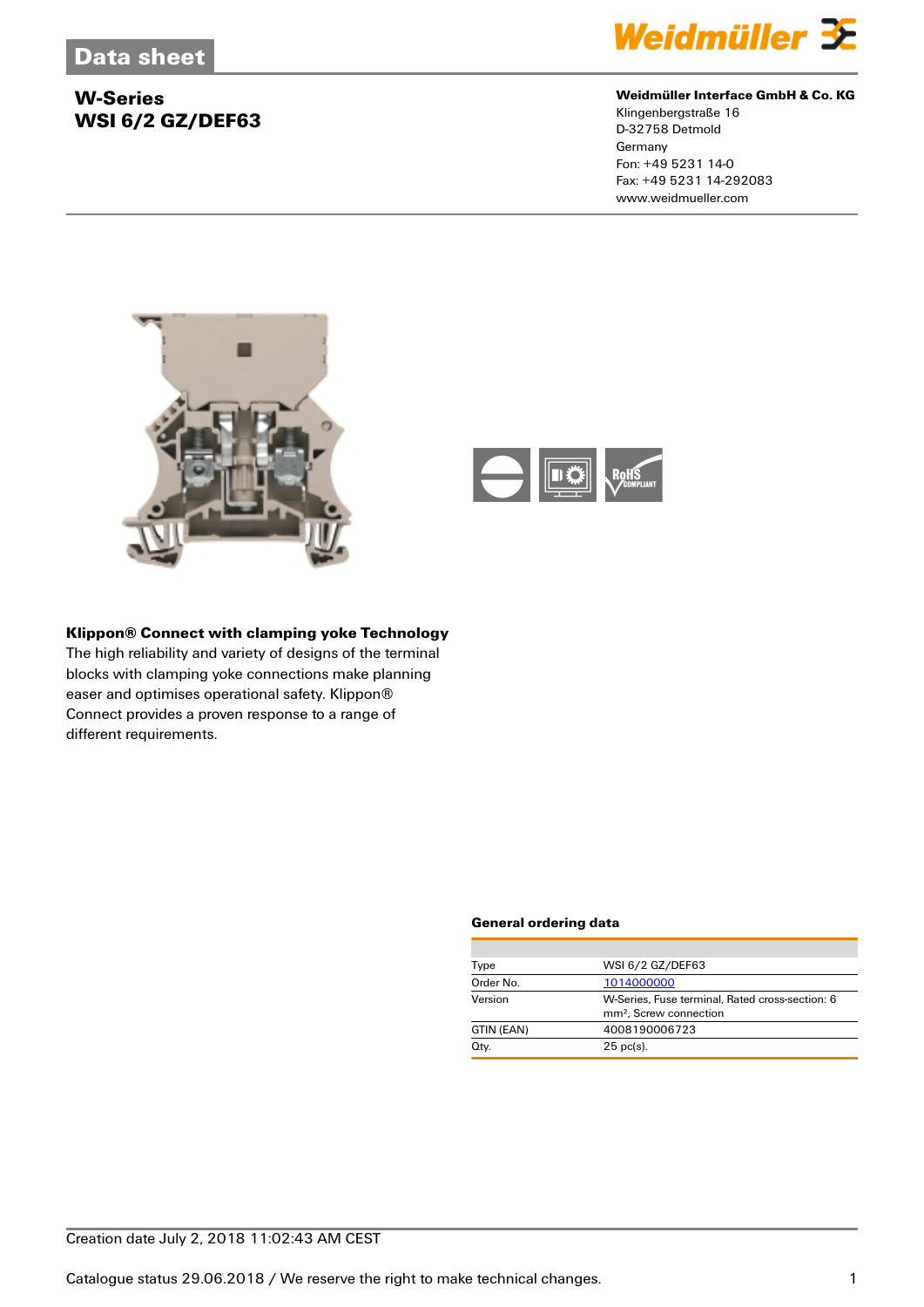# **Technical data**



### **Weidmüller Interface GmbH & Co. KG**

Klingenbergstraße 16 D-32758 Detmold Germany Fon: +49 5231 14-0 Fax: +49 5231 14-292083

| <b>Dimensions and weights</b>                                                 |                                                                                                     |                                                                                |                       |
|-------------------------------------------------------------------------------|-----------------------------------------------------------------------------------------------------|--------------------------------------------------------------------------------|-----------------------|
|                                                                               |                                                                                                     |                                                                                |                       |
| Width                                                                         | 11.9 mm                                                                                             | Width (inches)                                                                 | 0.469 inch            |
| Height                                                                        | 60 mm                                                                                               | Height (inches)                                                                | 2.362 inch            |
| Depth                                                                         | 66.5 mm                                                                                             | Depth (inches)                                                                 | 2.618 inch            |
| Depth including DIN rail                                                      | 67 mm                                                                                               | Weight                                                                         | 27.68 g               |
| Net weight                                                                    | 23.94 g                                                                                             |                                                                                |                       |
| <b>Temperatures</b>                                                           |                                                                                                     |                                                                                |                       |
| Continuous operating temp., min.                                              | -50 $°C$                                                                                            | Continuous operating temp., max.                                               | 120 °C                |
| <b>Material data</b>                                                          |                                                                                                     |                                                                                |                       |
|                                                                               |                                                                                                     |                                                                                |                       |
| Material                                                                      | Wemid                                                                                               | Colour                                                                         | Dark Beige            |
| UL 94 flammability rating                                                     | $V-0$                                                                                               |                                                                                |                       |
| <b>System specifications</b>                                                  |                                                                                                     |                                                                                |                       |
|                                                                               |                                                                                                     |                                                                                |                       |
| Version                                                                       | Screw connection, Fuse<br>isolator, for screwable<br>cross-connection, One end<br>without connector | Tightening torque (clamping screw for<br>copper conductors)                    | $0.81.6$ Nm           |
| End cover plate required                                                      | Yes                                                                                                 | Number of potentials                                                           | $\mathbf{1}$          |
| Number of levels                                                              | $\mathbf{1}$                                                                                        | No. of clamping points per level                                               | $\overline{2}$        |
| Number of potentials per tier                                                 | $\mathbf{1}$                                                                                        | Levels cross-connected internally                                              | No                    |
| PE connection                                                                 | No                                                                                                  | Mounting rail                                                                  | <b>TS 35</b>          |
| N-function                                                                    | No                                                                                                  | <b>PE</b> function                                                             | No                    |
| <b>PEN</b> function                                                           | No                                                                                                  |                                                                                |                       |
|                                                                               |                                                                                                     | 2 clampable conductors (H05V/H07V) with equal cross-section (rated connection) |                       |
|                                                                               |                                                                                                     |                                                                                |                       |
| Wire connection cross section, finely                                         |                                                                                                     | Wire cross-section, finely stranded, two                                       |                       |
| stranded, two clampable wires, min.                                           | $0.5$ mm <sup>2</sup>                                                                               | clampable wires, max.                                                          | $2.5$ mm <sup>2</sup> |
| Wire connection cross section, finely                                         |                                                                                                     | Wire connection cross section, finely                                          |                       |
| stranded with wire-end ferrules DIN                                           |                                                                                                     | stranded with wire-end ferrules DIN                                            |                       |
| 46228/1, 2 clampable wires, min.                                              | $0.5$ mm <sup>2</sup>                                                                               | 46228/1, 2 clampable wires, max.                                               | $2.5$ mm <sup>2</sup> |
| <b>Additional technical data</b>                                              |                                                                                                     |                                                                                |                       |
|                                                                               |                                                                                                     |                                                                                |                       |
| Explosion-tested version<br>Open sides                                        | No<br>right                                                                                         | Number of similar terminals<br>Type of mounting                                | 1<br>Snap-on          |
|                                                                               |                                                                                                     |                                                                                |                       |
| <b>CSA rating data</b>                                                        |                                                                                                     |                                                                                |                       |
| Certificate No. (CSA)                                                         | 200039-1057876                                                                                      | Current size B (CSA)                                                           | 16 A                  |
| Current size C (CSA)                                                          | 16 A                                                                                                | Current size D (CSA)                                                           | 5A                    |
| Voltage size B (CSA)                                                          | 150V                                                                                                | Voltage size C (CSA)                                                           | 150V                  |
| Voltage size D (CSA)                                                          | 600V                                                                                                | Wire cross section max. (CSA)                                                  | 6 AWG                 |
| Wire cross section min. (CSA)                                                 | 20 AWG                                                                                              |                                                                                |                       |
| <b>Conductors for clamping (additional connection)</b>                        |                                                                                                     |                                                                                |                       |
|                                                                               |                                                                                                     |                                                                                |                       |
| Conductor cross-section, flexible plus<br>plastic collar DIN 46228/1, further |                                                                                                     |                                                                                |                       |
| connection, max.                                                              | $6 \text{ mm}^2$                                                                                    |                                                                                |                       |
|                                                                               |                                                                                                     |                                                                                |                       |

### Creation date July 2, 2018 11:02:43 AM CEST

Catalogue status 29.06.2018 / We reserve the right to make technical changes. 2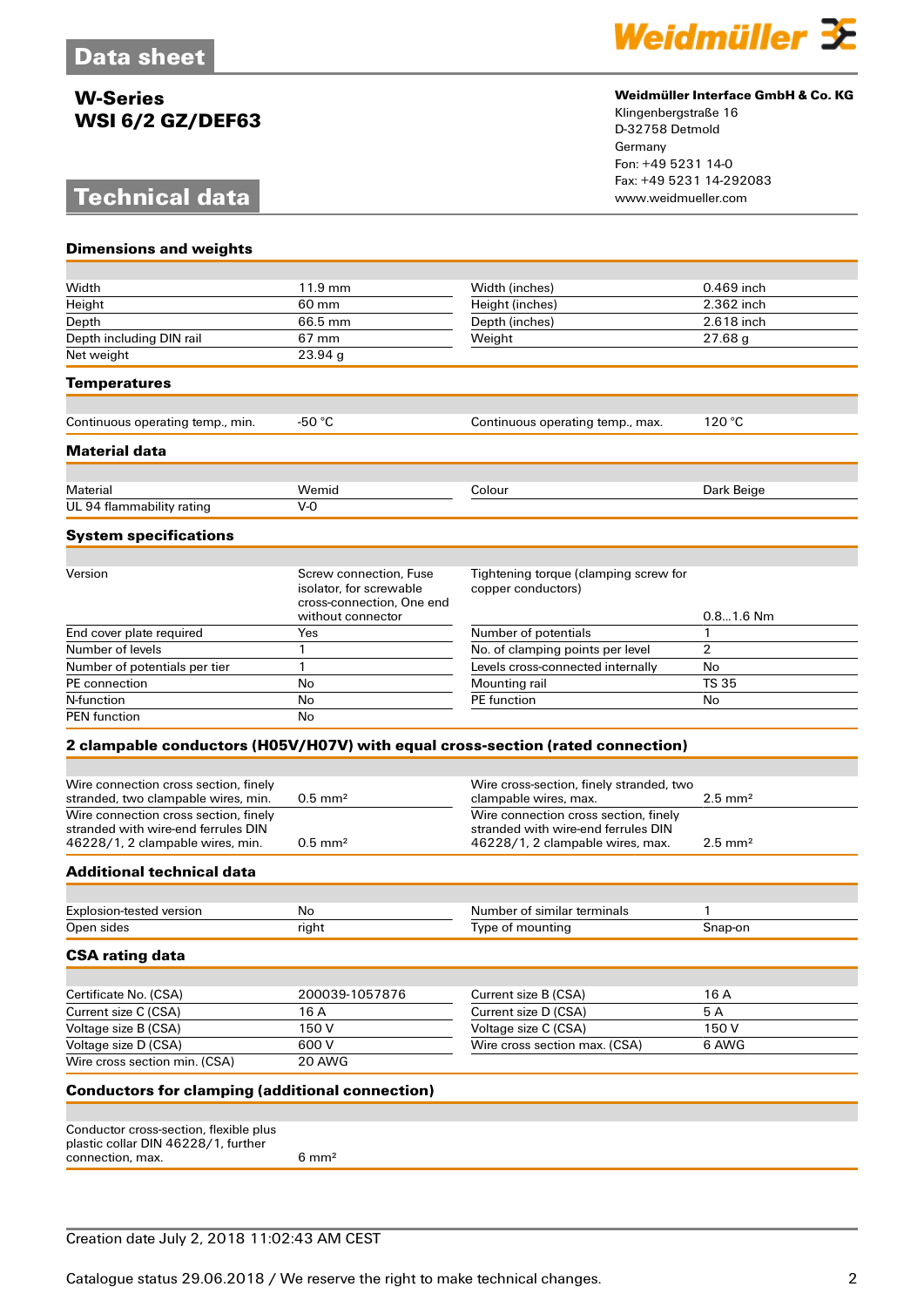# **Technical data**

**Conductors for clamping (rated connection)**



#### **Weidmüller Interface GmbH & Co. KG**

Klingenbergstraße 16 D-32758 Detmold Germany Fon: +49 5231 14-0 Fax: +49 5231 14-292083

| Blade size<br>Clamping range, min.    | $0.8 \times 4.0$ mm<br>$0.5$ mm <sup>2</sup> | Clamping range, max.                     | $10 \text{ mm}^2$     |
|---------------------------------------|----------------------------------------------|------------------------------------------|-----------------------|
|                                       |                                              |                                          |                       |
|                                       |                                              | Clamping screw                           | M 3.5                 |
| Connection cross-section, stranded,   |                                              | Connection cross-section, stranded, min. |                       |
| max.                                  | $10 \text{ mm}^2$                            |                                          | $1.5$ mm <sup>2</sup> |
| Connection direction                  | on side                                      | Gauge to IEC 60947-1                     | A <sub>5</sub>        |
| Number of connections                 | $\overline{2}$                               | Stripping length                         | $12 \text{ mm}$       |
| Tightening torque, max.               | 1.6 Nm                                       | Tightening torque, min.                  | $0.8$ Nm              |
| Torque level with DMS electric        |                                              | Type of connection                       |                       |
| screwdriver                           | 3                                            |                                          | Screw connection      |
| Wire connection cross section AWG,    |                                              | Wire connection cross section AWG.       |                       |
| max.                                  | AWG 8                                        | min.                                     | <b>AWG 20</b>         |
| Wire connection cross section, finely |                                              | Wire connection cross-section, finely    |                       |
| stranded, max.                        |                                              | stranded with wire-end ferrules DIN      |                       |
|                                       | $10 \text{ mm}^2$                            | 46228/1, max.                            | $6 \text{ mm}^2$      |
| Wire connection cross-section, finely |                                              | Wire connection cross-section, finely    |                       |
| stranded with wire-end ferrules DIN   |                                              | stranded with wire-end ferrules DIN      |                       |
| 46228/1, min.                         | $0.5$ mm <sup>2</sup>                        | 46228/4, max.                            | $6 \text{ mm}^2$      |
| Wire connection cross-section, finely |                                              | Wire connection cross-section, finely    |                       |
| stranded with wire-end ferrules DIN   |                                              | stranded, min.                           |                       |
| 46228/4, min.                         | $0.5$ mm <sup>2</sup>                        |                                          | $0.5$ mm <sup>2</sup> |
| Wire connection cross-section, solid  |                                              | Wire connection cross-section, solid     |                       |
| core, max.                            | $10 \text{ mm}^2$                            | core, min.                               | $0.5$ mm <sup>2</sup> |
|                                       |                                              |                                          |                       |
| <b>Display element</b>                |                                              |                                          |                       |

Operating voltage for display, max. 500 V Type of voltage for indicator AC

#### **Fuse terminals**

| Cartridge fuse                                                                                              | G-Si. $1 \times 1/4$ | Display                                                                                                   | Without LED           |
|-------------------------------------------------------------------------------------------------------------|----------------------|-----------------------------------------------------------------------------------------------------------|-----------------------|
| Fuse holder (cartridge holder)                                                                              | Pivoting             | Operating voltage, max.                                                                                   | 500 V                 |
| Permitted power loss for fuse with<br>semiconductor protection                                              |                      | Power loss for overload and short-circuit<br>protection for a composite arrangement 2.5 W at 2.5 A @ 30°C |                       |
| Power loss for overload and short-circuit<br>protection for an individual arrangement 2.5 W at 2.5 A @ 42°C |                      | Power loss for short-circuit protection<br>only for a composite arrangement                               | 2.5 W at 2.5 A @ 62°C |
| Power loss for short-circuit protection<br>only for an individual arrangement                               | 4 W at 10 A @ 52°C   | Power loss, 1-pole ; 2-pole ; 3-pole                                                                      |                       |
| Type of voltage for indicator                                                                               | AC                   |                                                                                                           |                       |

#### **Rating data**

| Rated cross-section                 | $6 \text{ mm}^2$       | Rated voltage                   | 250 V         |
|-------------------------------------|------------------------|---------------------------------|---------------|
| Rated voltage to adjoining terminal | 500 V                  | Rated current                   | 6.3 A         |
| Current at maximum wires            | 6.3 A                  | <b>Standards</b>                | IEC 60947-7-3 |
| Volume resistance according to IEC  |                        | Rated impulse withstand voltage |               |
| 60947-7-x                           | $0.78 \text{ m}\Omega$ |                                 | 6 kV          |
| Pollution severity                  |                        |                                 |               |

#### **UL rating data**

| Certificate No. (UR)                           | E60693 | Conductor size Factory wiring max. (UR) 8 AWG |       |
|------------------------------------------------|--------|-----------------------------------------------|-------|
| Conductor size Factory wiring min. (UR) 22 AWG |        | Conductor size Field wiring max. (UR)         | 8 AWG |
| Conductor size Field wiring min. (UR)          | 22 AWG | Current size C (UR)                           | 16 A  |
| Voltage size C (UR)                            | 600 V  |                                               |       |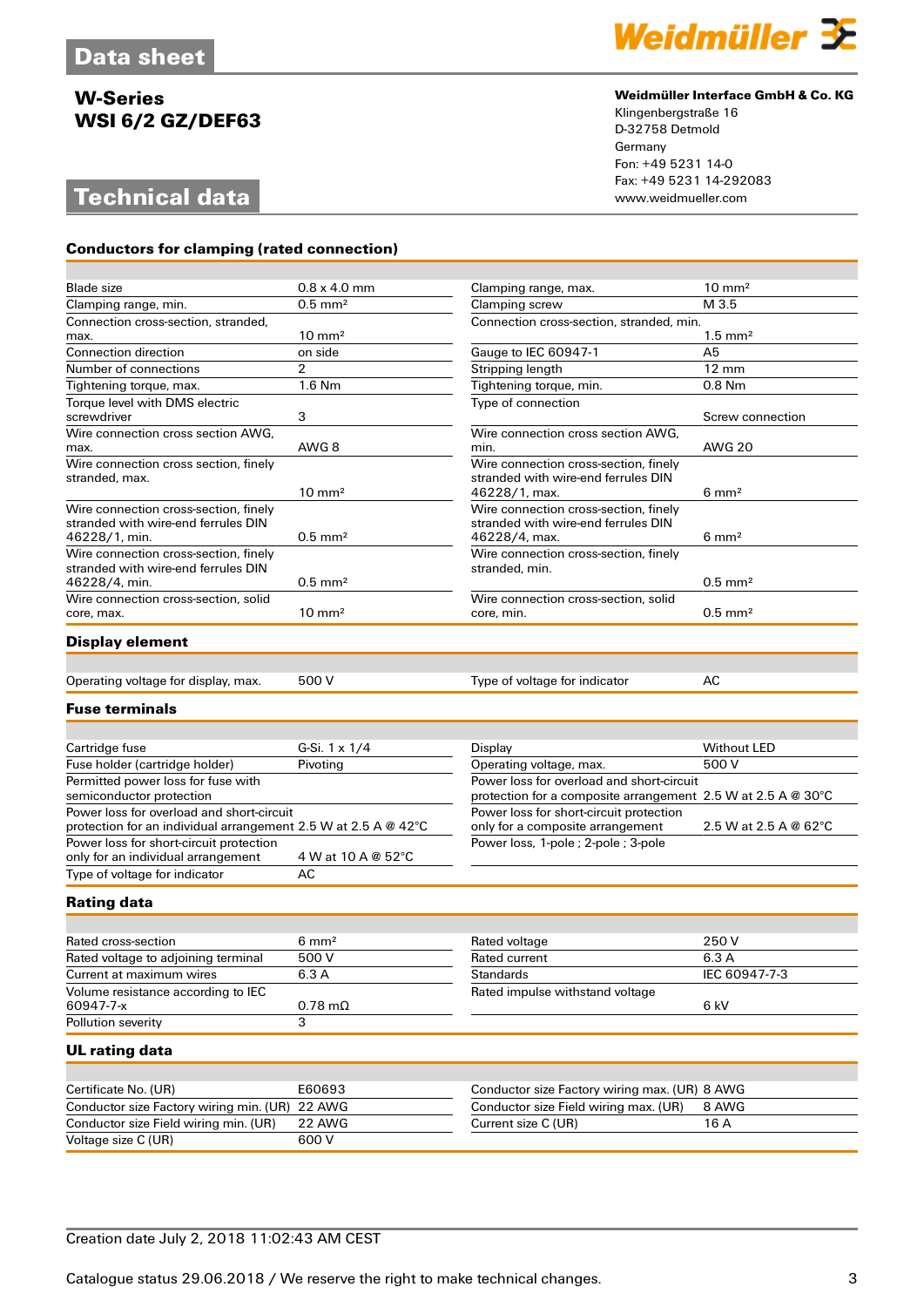# **Technical data**



#### **Weidmüller Interface GmbH & Co. KG**

Klingenbergstraße 16 D-32758 Detmold Germany Fon: +49 5231 14-0 Fax: +49 5231 14-292083

| ETIM 3.0        | EC000899            | ETIM 4.0   | EC000899    |
|-----------------|---------------------|------------|-------------|
| <b>ETIM 5.0</b> | EC000899            | ETIM 6.0   | EC000899    |
| <b>UNSPSC</b>   | $30 - 21 - 18 - 11$ | eClass 5.1 | 27-14-11-16 |
| eClass 6.2      | 27-14-11-16         | eClass 7.1 | 27-14-11-16 |
| eClass 8.1      | $27-14-11-16$       | eClass 9.0 | 27-14-11-16 |
| eClass 9.1      | 27-14-11-16         |            |             |

#### **Product information**

**Classifications**

| Descriptive text ordering data  | Max. power loss (1.6 W) at the cartridge fuse limits the rated current.              |
|---------------------------------|--------------------------------------------------------------------------------------|
| Descriptive text technical data | Fuse inserts or contact sleeves should be attached in the middle.                    |
| Descriptive text accessories    | Markers only fit on one side. Cross-connections, see section "W series accessories". |

#### **Approvals**

Approvals



| <b>ROHS</b>                      | Conform                            |
|----------------------------------|------------------------------------|
| <b>Downloads</b>                 |                                    |
|                                  |                                    |
| Approval/Certificate/Document of | <b>CB Test Certifikat</b>          |
| Conformity                       | <b>CB Certifikat</b>               |
|                                  | DE PT1003 20160414 271 ISSUE01.pdf |
| Brochure/Catalogue               | CAT 1 TERM 16/17 EN                |
| <b>Engineering Data</b>          | EPLAN, WSCAD, Zuken E3.S           |
| <b>Safety note</b>               |                                    |

| Safety notice | ation |
|---------------|-------|
|               |       |